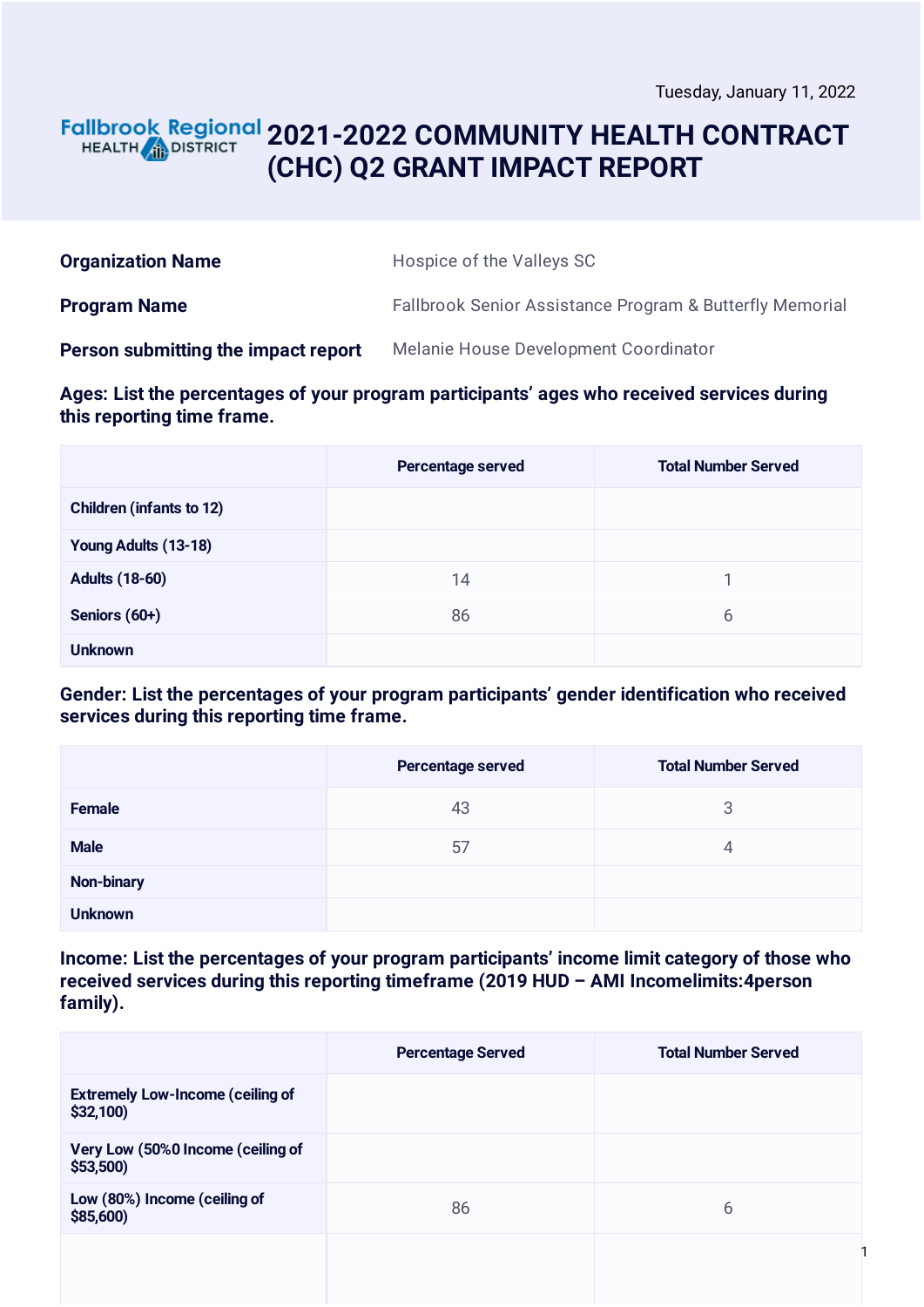|                                  | <b>Percentage Served</b> | <b>Total Number Served</b> |
|----------------------------------|--------------------------|----------------------------|
| <b>Higher than listed limits</b> |                          |                            |
| <b>Unknown</b>                   | 14                       |                            |

**How many District residents directly benefited (participant/client)from this program:**

# **GOALS & OBJECTIVES**

### **Goal 1 & Objectives: From your application, please provide your measurable outcomes for each of your stated objectives.**

Goal 1: Provide passionate hospice care, free of charge, to terminally ill patients in the Fallbrook area. Hospice of the Valleys provided our care and services to 7 patients in the Fallbrook area during the second quarter of the fiscal year. Among those 7 patients, they were on our services for a total of 163 days. Above and beyond what Medicare mandates, those 7 patients received full electric beds, incontinence supplies, overbed tables and their medication copays covered. These extra concessions not only keep the patient comfortable but also alleviates the patients caregivers; not adding to the burden already caused at end of life.

#### **Goal 2 & Objectives: From your application, please provide your measurable outcomes for each of your stated objectives.**

Goal #2: Provide a virtual Butterfly Release & Memorial Event for the residents of the Fallbrook area. Date TBD but will take place in the Spring!

# **PARTICIPANT SUCCESS STORY**

## **Participant Success Story:**

Here are two separate thank yous received from bereaved family members about the care their loved ones received:

- This family member's mother was on our service and was called by our bereavement staff after the death of their loved one: "I'm doing very well. You guys are absolutely the best. I appreciate you all so much and everything and all the ways you've all supported us is excellent."

-This loved one lost a spouse: "I'm doing okay, my sister is a great support …I am so thankful for all of you as we're both going to get through Christmas well."

# **ACKNOWLEDGEMENT**

### **Please describe how the Fallbrook Regional Health District's investment in this program was acknowledged during this reporting timeframe.**

We look forward to holding our Butterfly Release & Memorial Event in the springtime, where we can adequately thank and acknowledge FRHD in the flyers, program, and social media. Other than that our nurses and clinical staff make mention in the admission visits that our services in the Fallbrook area are in part paid for and made possible by the Fallbrook Regional Health District.

# **BUDGET**